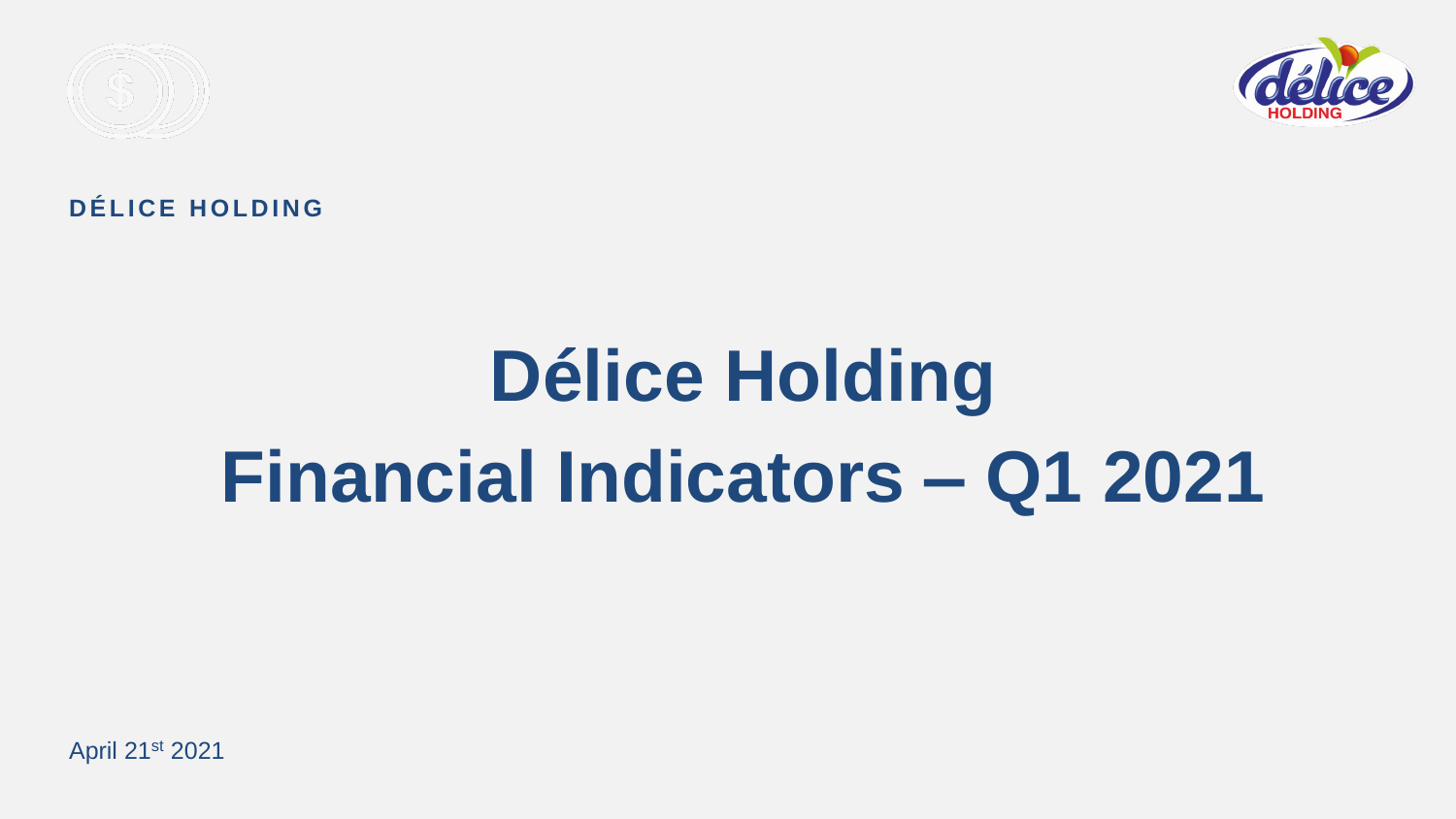

# **Highlights**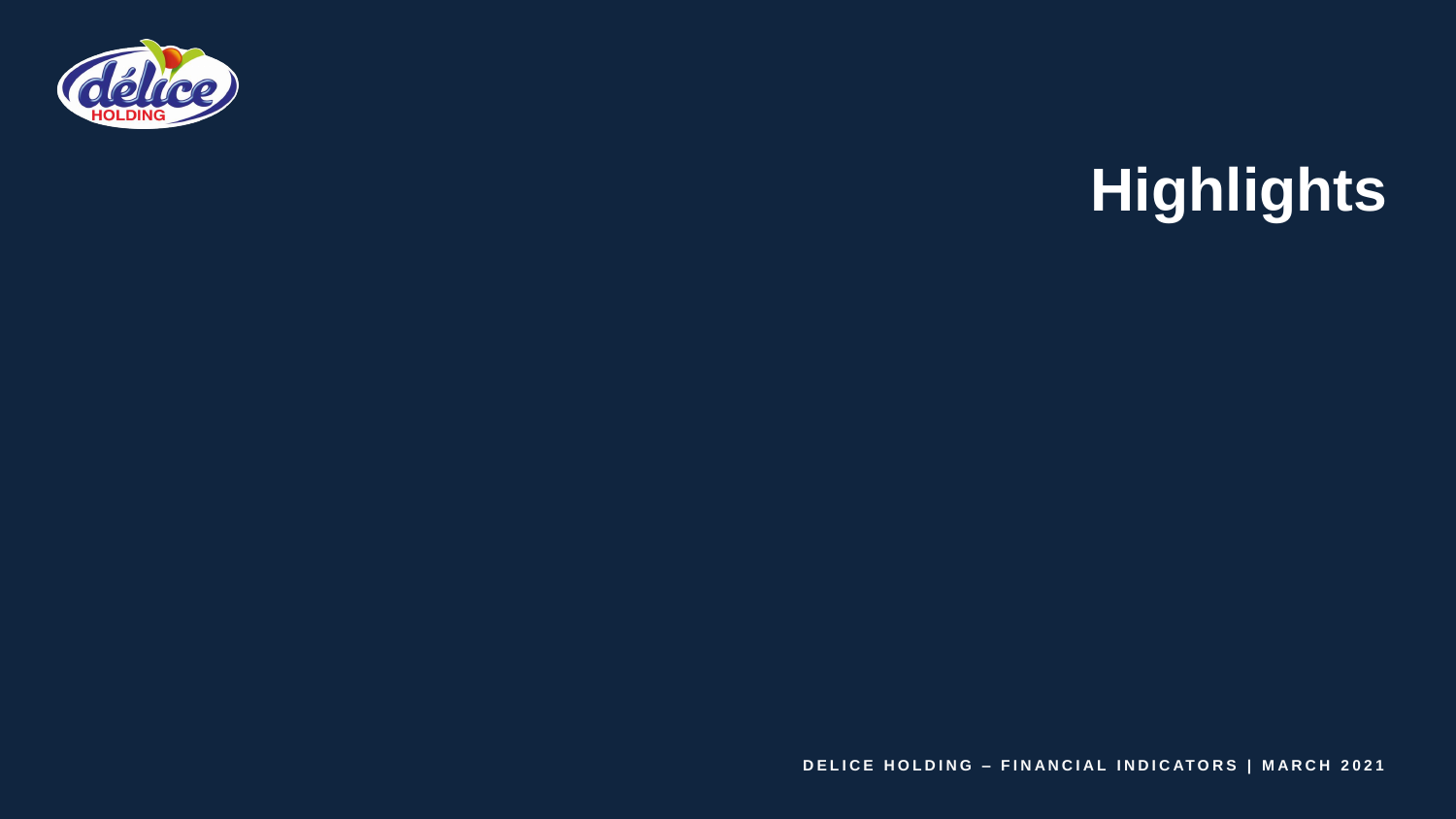Délice Holding has improved its revenues during the first quarter of 2021, making a growth rate of **8,7%** YoY.

TOTAL REVENUES IN Q1 2021

## KTND **288 453**

**(+8,7% YoY)**

**DELICE HOLDING - FINANCIAL INDICATORS | MARCH 2021** 





TOTAL REVENUES – 2020

# KTND **1 078 547**

## **Performance Indicators – First Quarter 2021**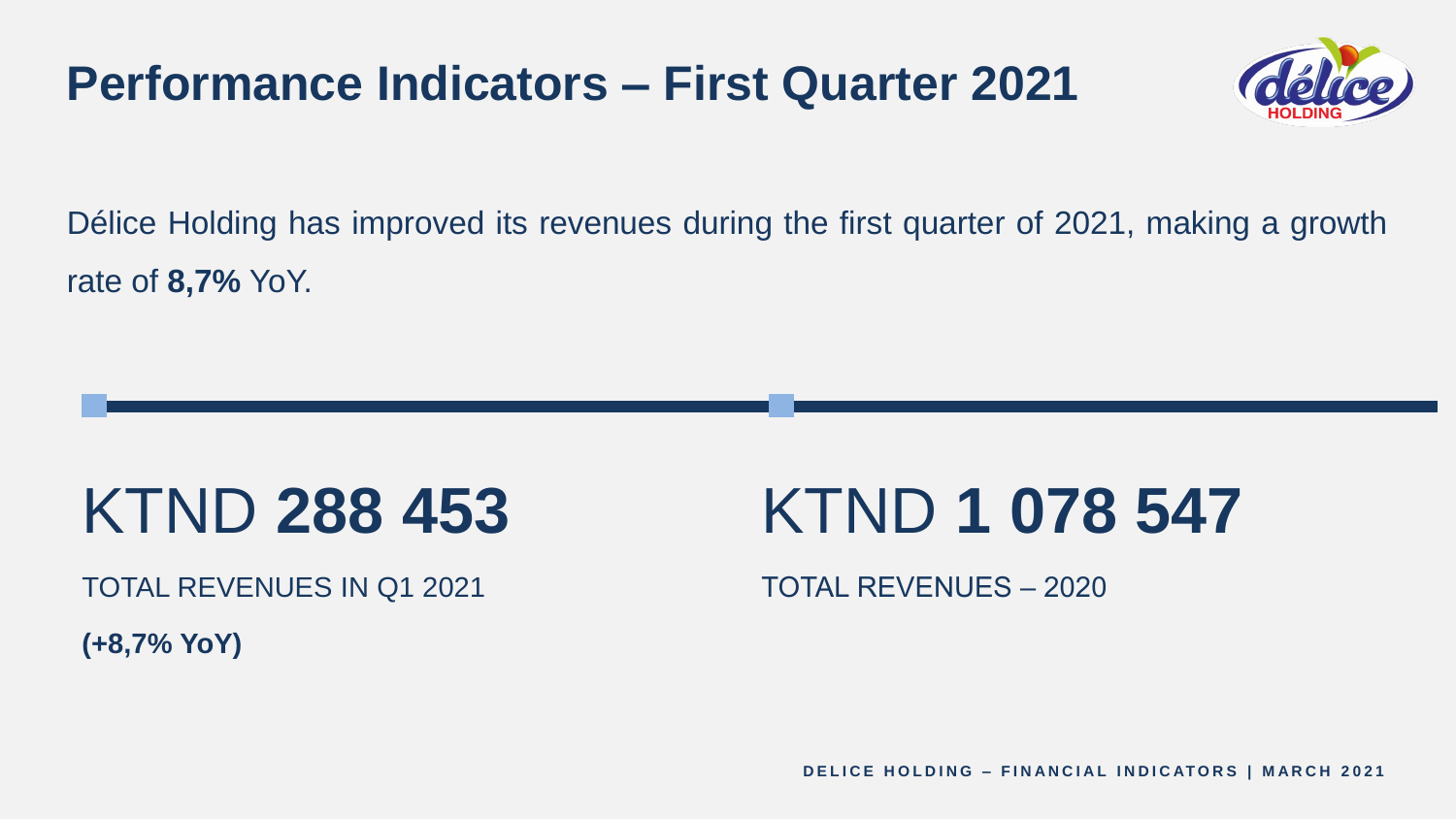Délice Holding made a total amount of **13 050 KTND** in terms of Capital Expenditures, thus making a progress of **17,4%** YoY. Investments were made, in order to increase capacity, rationalize energy consumption and finance CSR environment projects.

CAPEX IN Q1 2021

## KTND **13 050**

**(+17,4 % YoY)**

CAPEX – 2020

**DELICE HOLDING - FINANCIAL INDICATORS | MARCH 2021** 





# KTND **59 754**

## **Performance Indicators – First Quarter 2021**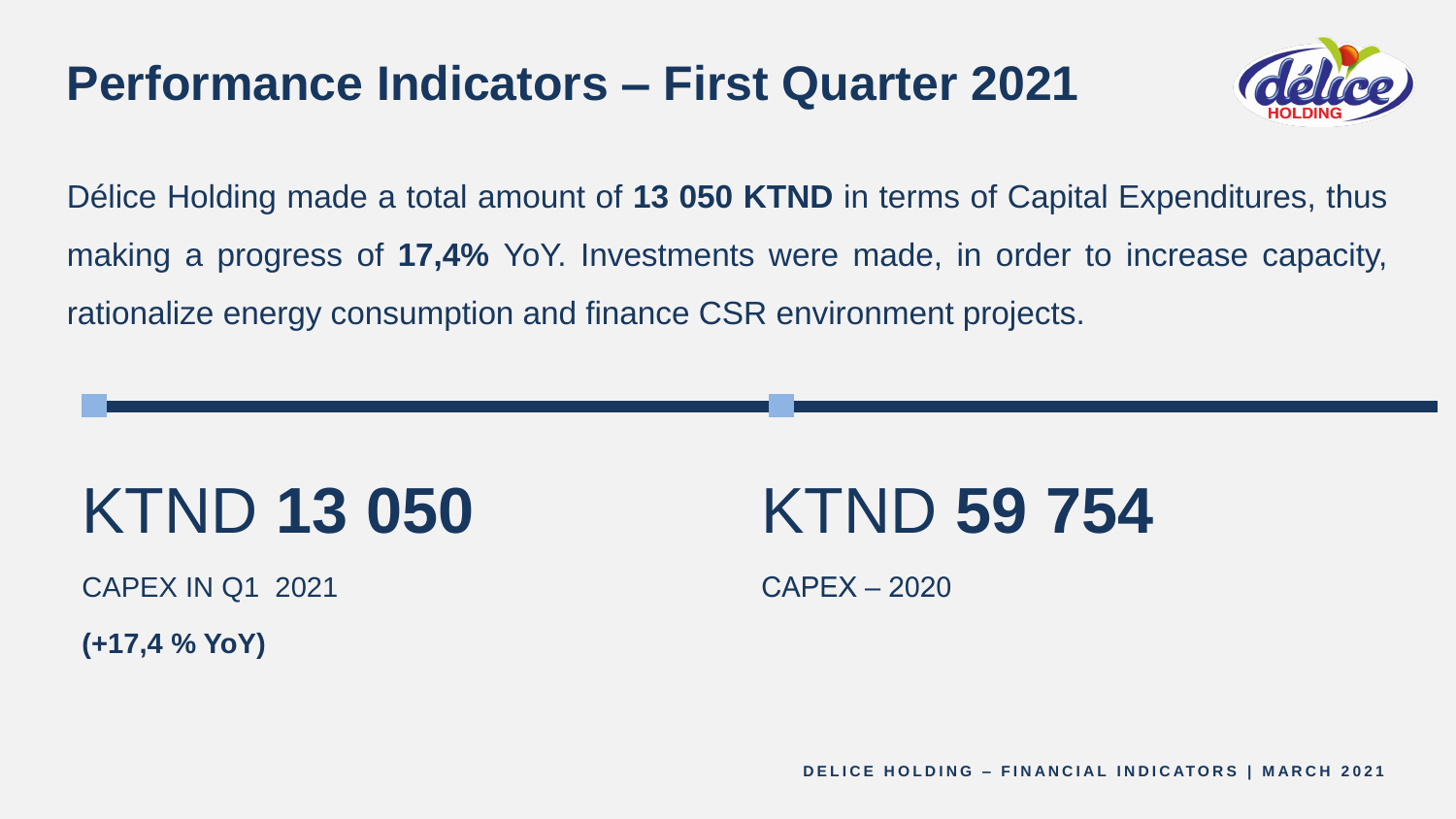

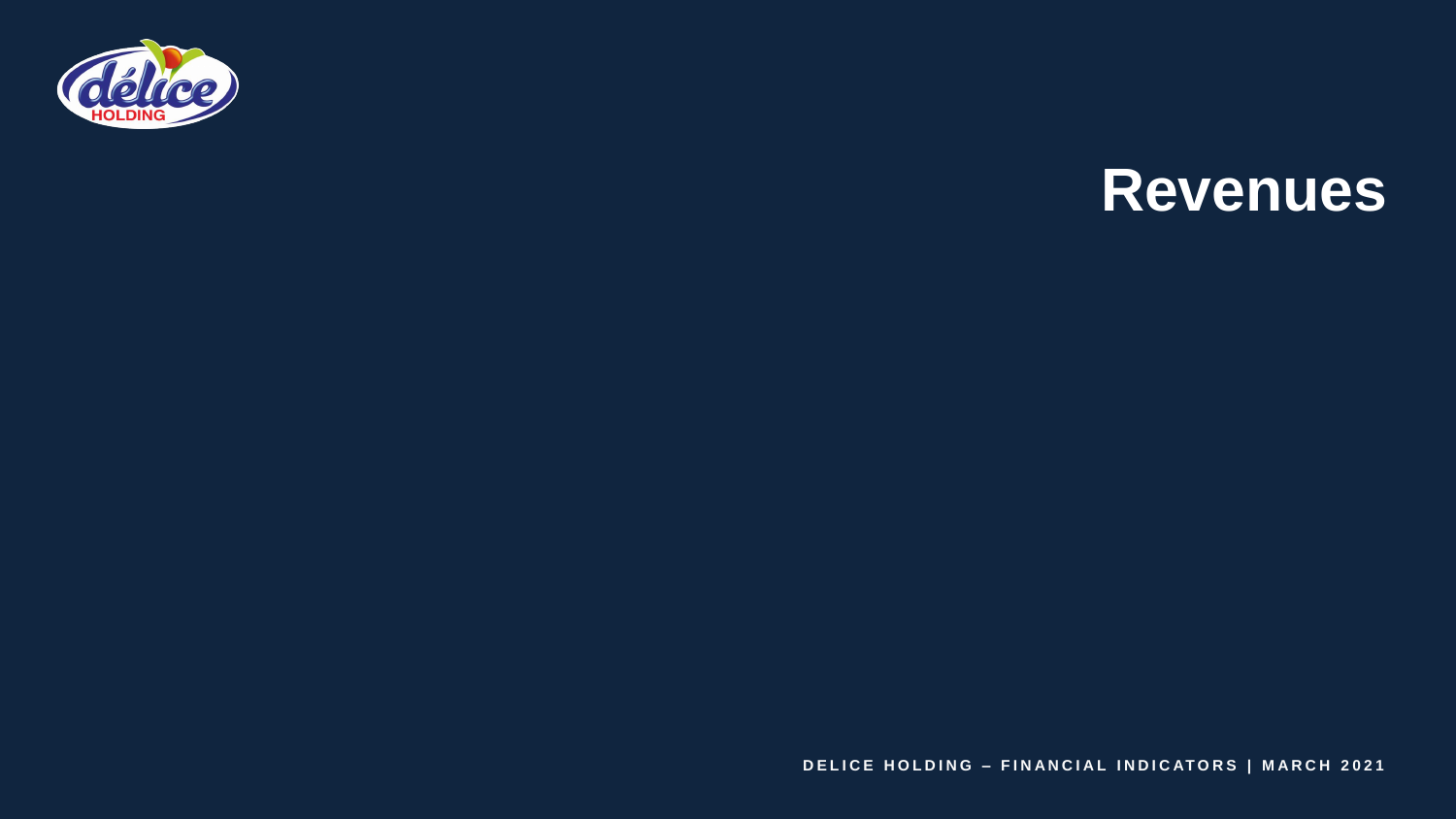## **Revenues in Q1 2021** Total Local Revenues – Q1 2021

Consolidated local revenues, reached **279 806 KTND** in the first quarter of 2021, making a **9%** growth rate, compared to the same period last year.

Exports slightly increased, despite closed borders and extended lockdown during the pandemic, thus totalizing **8 647 KTND (+0,5%).** This shows the resilience of the Group, especially with Tourism slowing down and negatively impacting demand.

In addition, total revenues made a solid **8,7%** growth rate by the end of March 2021, with growing volumes, and milk price increase, that was operated in August 2020.

*In KTND*

**Total Export Revenues – Q1 2021** *In KTND*

100000



200000

300000

0



5000



### **DELICE HOLDING - FINANCIAL INDICATORS | MARCH 2021**

10000

 $\Omega$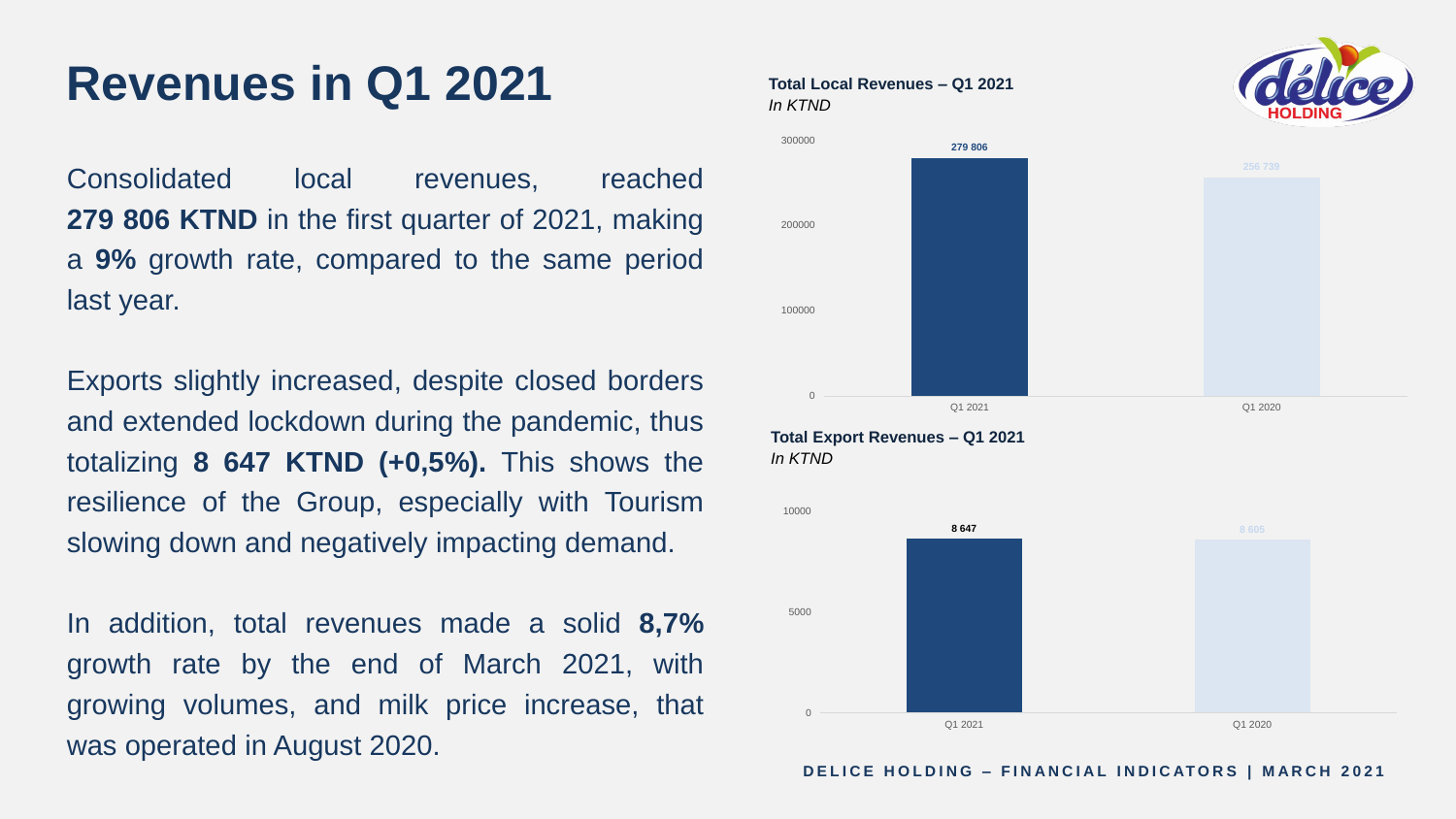

## **Capital Expenditures**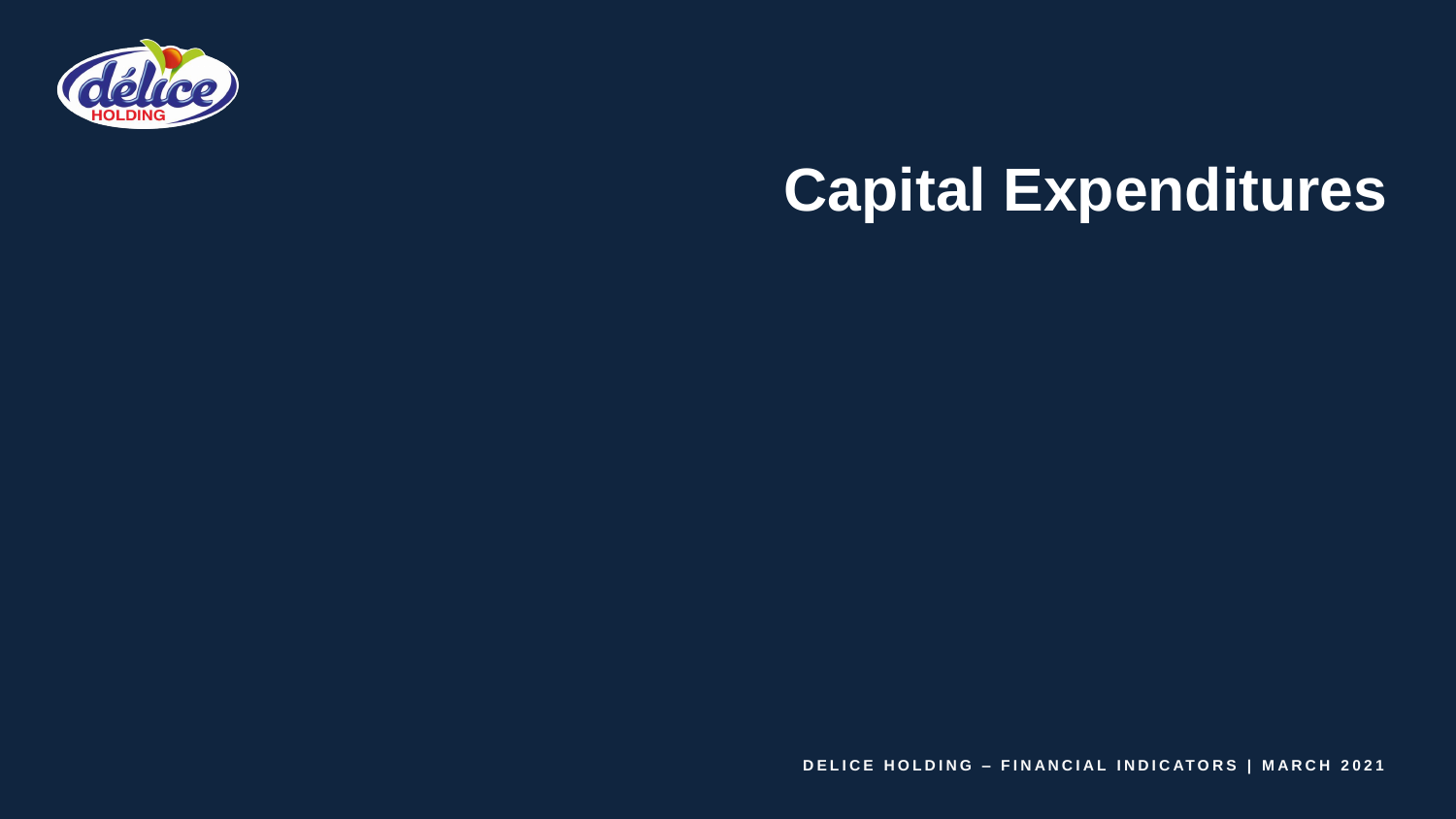CAPEX increased by **17,4%** on YoY reaching **13 050 KTND** (Vs. **11 119 KTND** in Q1 2020) and were directed to capacity projects, and environment and energy consumption programs.

## **CAPEX in Q1 2021**

**Total CAPEX – Q1 2021** *In KTND*  $\Omega$ 5000 10000 15000



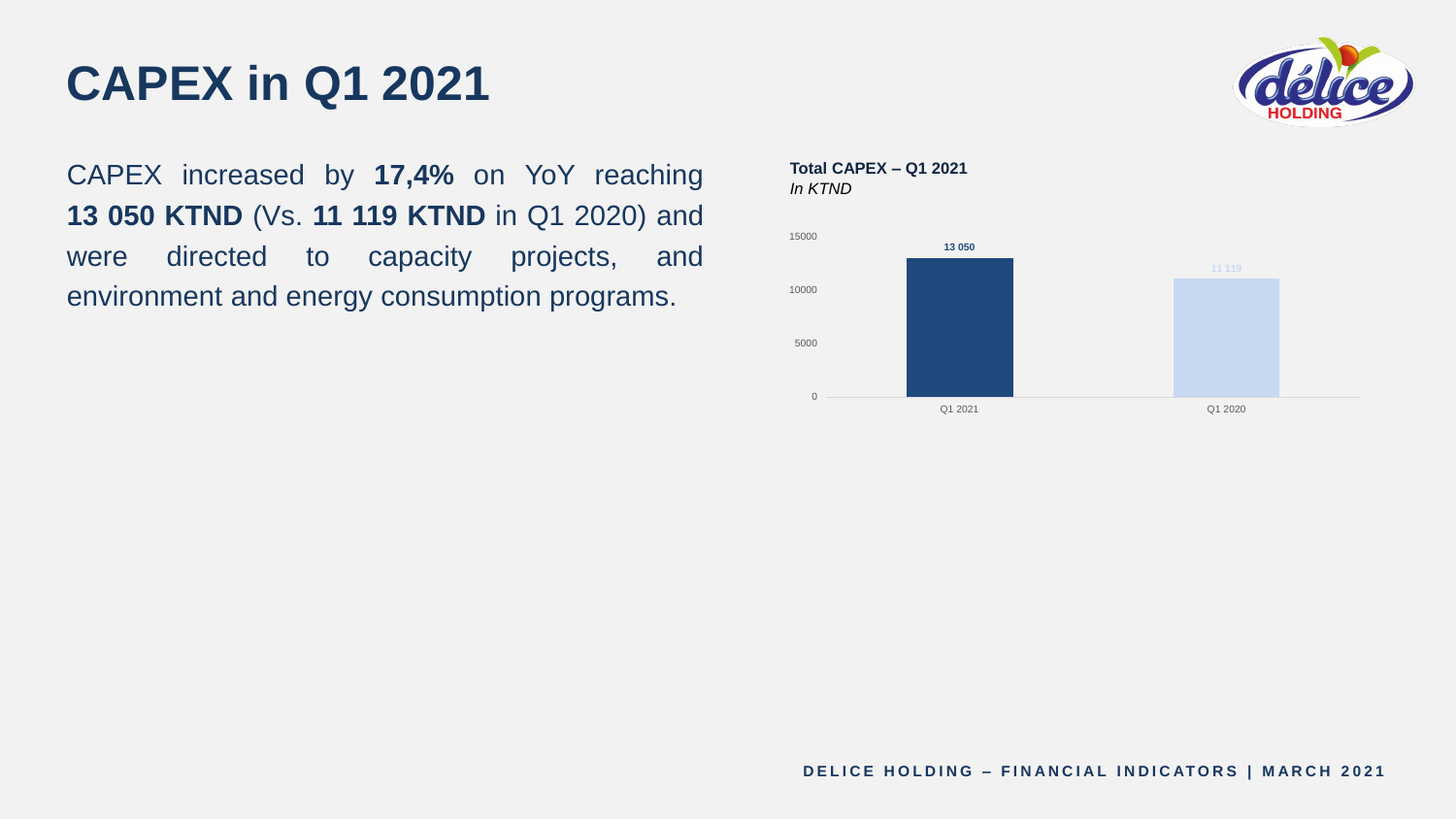



**DELICE HOLDING - FINANCIAL INDICATORS | MARCH 2021** 

## **Debt Outstanding**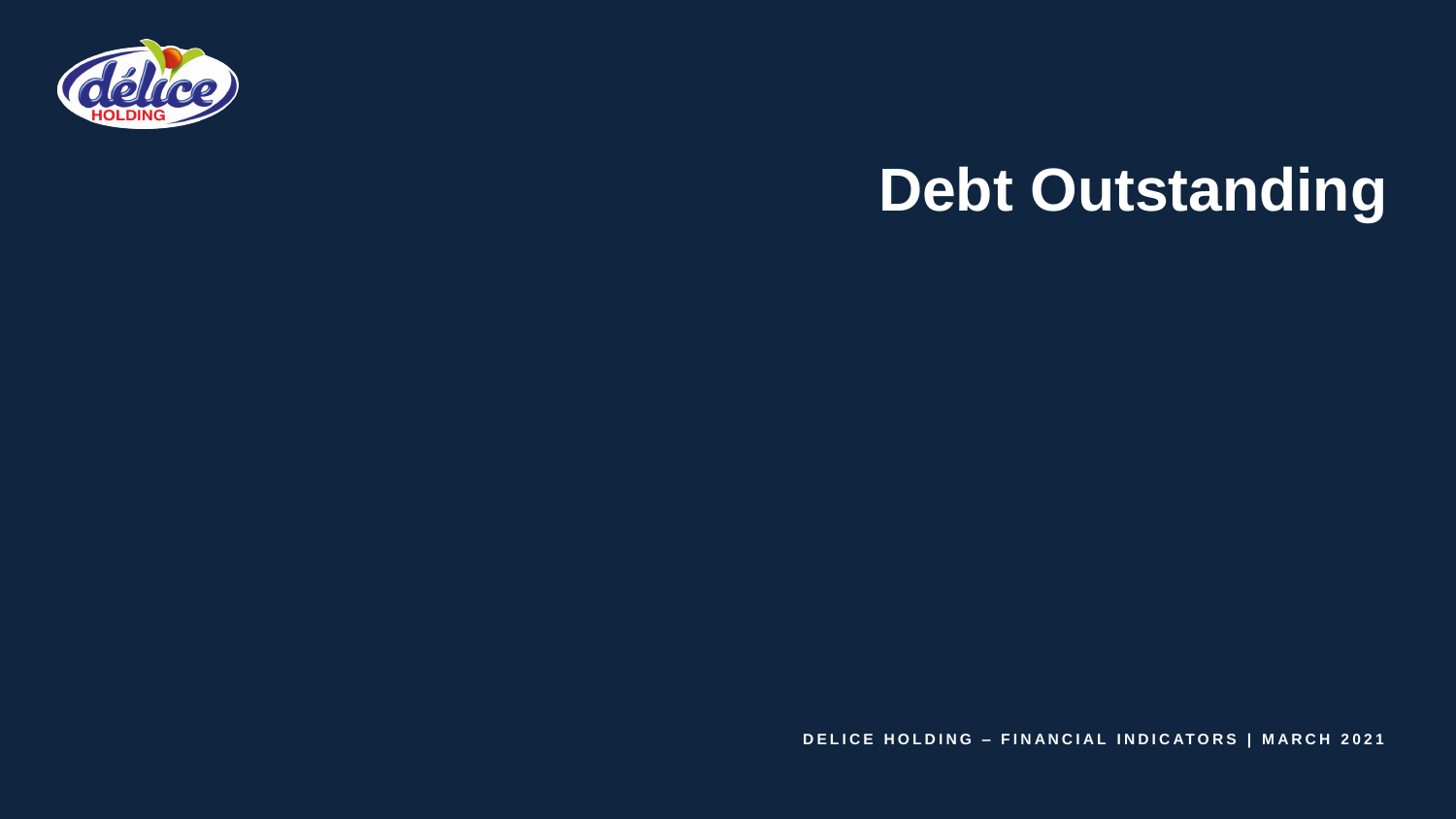Debt outstanding decreased by **35%** reaching a total of **140 509 KTND** (Vs. **215 716 KTND**). The effort made by the Group to reduce its short term borrowings has paid. In fact short term borrowings were reduced by **105,8%** amounting to **– 3 961 KTND** (Vs. **68 644 KTND** in Q1 2020).

This was made possible thanks to intra-Group synergies in terms of financing, and inventories optimization programs.

Long term debts amounted to **144 470 KTND**, thus making a slight decrease of **-1,8%** versus the same period last year.

## **Debt Outstanding in Q1 2021 Total Long Term Borrowings– Q1 2021**

## *In KTND*

### **Total Short Term Borrowings – Q1 2021**

*In KTND*



-15000





**DELICE HOLDING - FINANCIAL INDICATORS | MARCH 2021** 

35000

85000